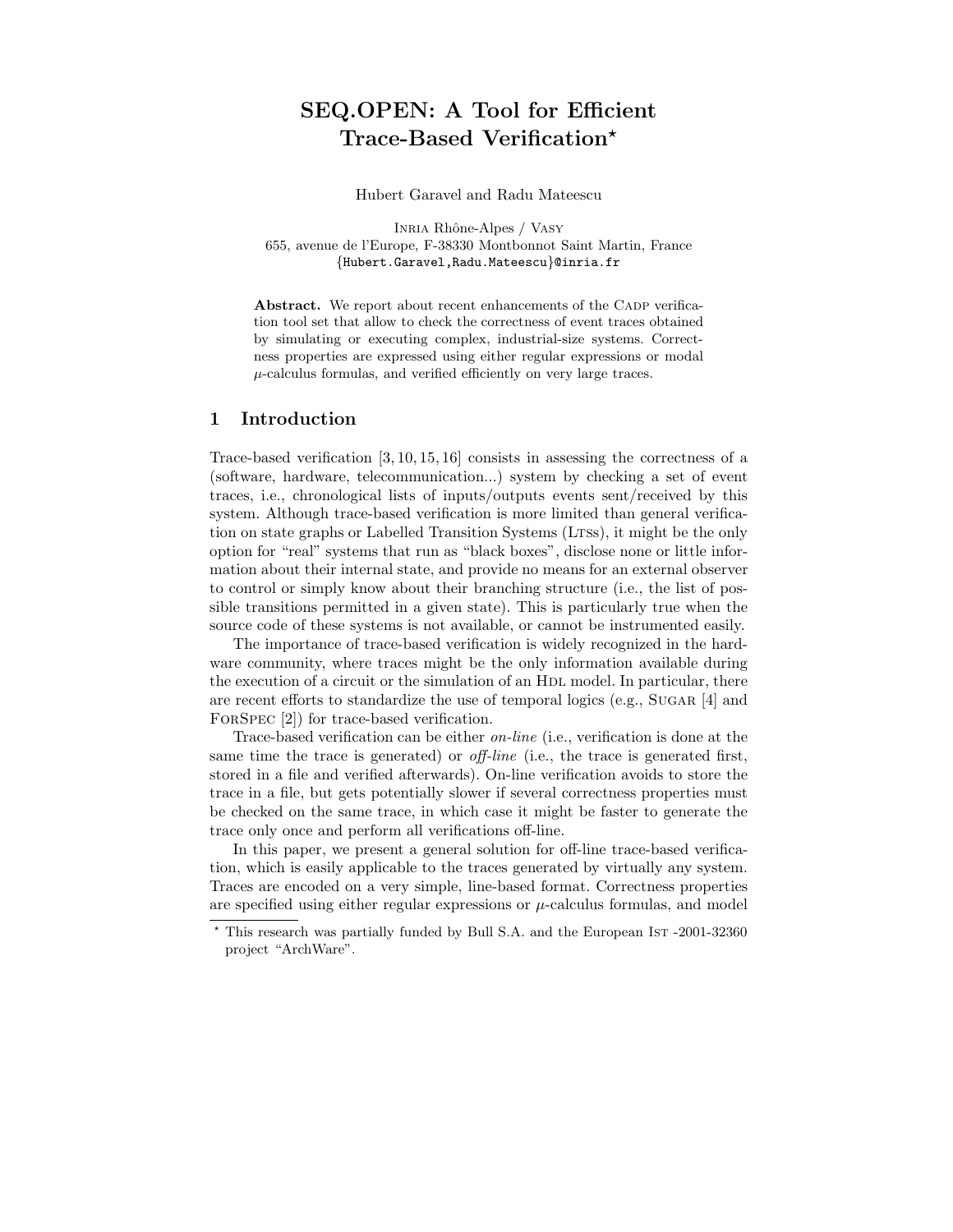checked using dedicated tools of the widespread CADP verification tool set [9]. Notice that on-line trace-based verification could also be addressed by the CADP tools supporting on the fly verification, although this is beyond the scope ofthis paper.

#### **2 Assumptions on Trace Structure and Representation**

Following the "black box" testing paradigm, we assume that the internal state ofthe system is not available for inspection. Thus, a *trace* is defined as a (degenerated) LTS  $(S, A, T, s_0)$  consisting of a set S of *states*, a set A of *actions* (transition labels corresponding to the input/output communications ofthe system), a *transition relation*  $T \subseteq S \times A \times S$ , and an *initial state*  $s_0 \in S$ . Should (a part of) the internal state be observable, then this information could be encoded in the actions without loss of generality  $[14]$ .

We then assume that the *length*, i.e., the number of states (and transitions) in a trace can be large (e.g., several millions), since traces can be produced by hour- or day-long simulation/execution of the system. In fact, the number of states can be as large as for classical explicit-state verification (with the difference that traces are particular LTSs with a tiny breadth and a huge depth).

We make no special assumption regarding actions. Their contents are unrestricted and may include any sequence of data, including variable-length values such as lists, sets, etc. We therefore represent actions as arbitrary-length character strings. As a consequence, the set  $A$  of all possible actions may be very large (or even unbounded), so that it might be prohibitive (or even infeasible) to enumerate its elements. Finally, we make no assumption of regularity or locality in the occurrence of actions. In the worst-case, a trace might contain as many different actions as it contains transitions.

In general, traces might be too large to fit into main memory entirely and must be stored in computer files instead. The CADP tool set provides a textual file format (the Seq format) for representing traces. So far, this format was mostly used to display the counter-examples generated by CADP model-checkers, but, since this format satisfies the above assumptions, we decided to adopt it for trace-based verification as well. In practice, it is often convenient to store in the same file several traces issued from the same initial state. For this reason, a Seq file consists of a set of finite traces, separated by the choice symbol " $[$ ]", which indicates the existence of several branches starting at the initial state. Each trace consists of a list of character strings (one string per line) enclosed between double quotes, each representing one action in the trace. The Seq format also admits comments (enclosed between the special characters "\001" and "\002").

## **3 Principles of the Seq.Open Tool**

All the CADP tools that operate on the fly (i.e., execution, simulation, test generation, and verification tools) rely upon the Open/Cæsar [8] software framework. Due to the modularity and reusability brought by Open/Cæsar, it was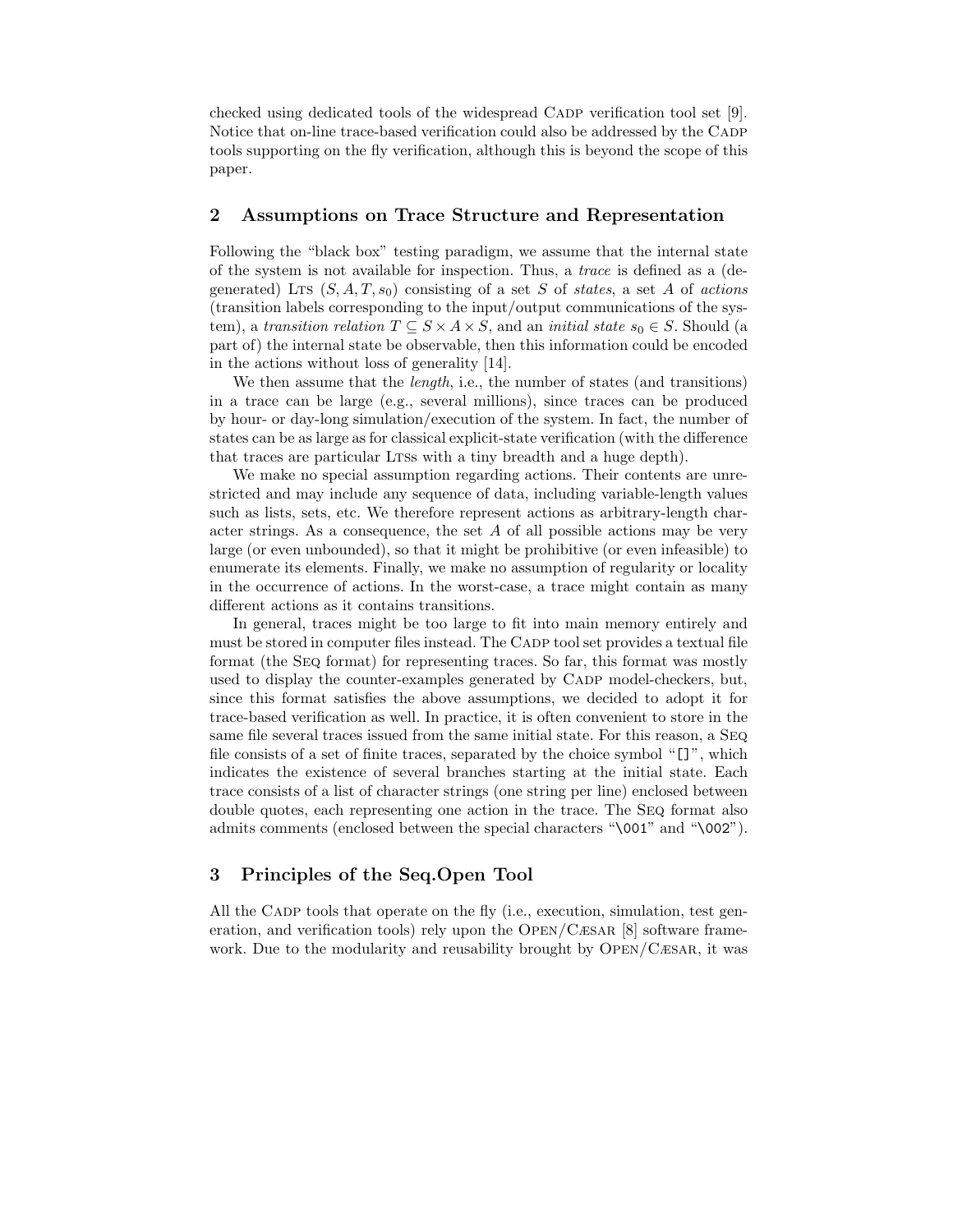not needed to develop yet another model checker dedicated to traces encoded in the Seq format. The proper approach was to design a new tool (named Seq.Open) that connects the Seq format to Open/Cæsar, thus allowing all the Open/Cæsar tools (including model checkers) to be applied to traces without any modification.

A central feature of Open/Cæsar is its generic Api (*Application Programming Interface*) providing an abstract representation for on the fly LTSs. This Api clearly separates language-dependent aspects (translation of source languages into Lts models, which is done by Open/Cæsar*-compliant compilers* implementing the API) from the language-independent aspects (on the fly LTS exploration algorithms built on top of the API). In a nutshell, the API consists oftwo types "Lts state" and "Lts label", equipped with comparison, hash, and print functions, and two operations computing the initial state of the LTS and the transitions going out of a given state.

Seq.Open is an Open/Cæsar-compliant compiler that maps a Seq file onto the aforementioned API (see Figure 1). A set of  $n$  traces contained in a Seq file can be viewed as an Lts with three types ofstates: *deadlock states*  $(terminating states, with 0 successors<sup>1</sup>)$ ; *normal states* (intermediate states, with 1 successor); and the *initial state* (common to all traces, with n successors). The user of SEQ. OPEN may decide to explore all the n traces, or only the  $i$ -th one  $(1 \leq i \leq n).$ 



**Fig. 1.** The Seq.Open Tool

<sup>1</sup> All traces end in a deadlock state. If necessary, a distinction can be made between *successful* and *abnormal* termination by considering the action of the last transition preceding the deadlock state.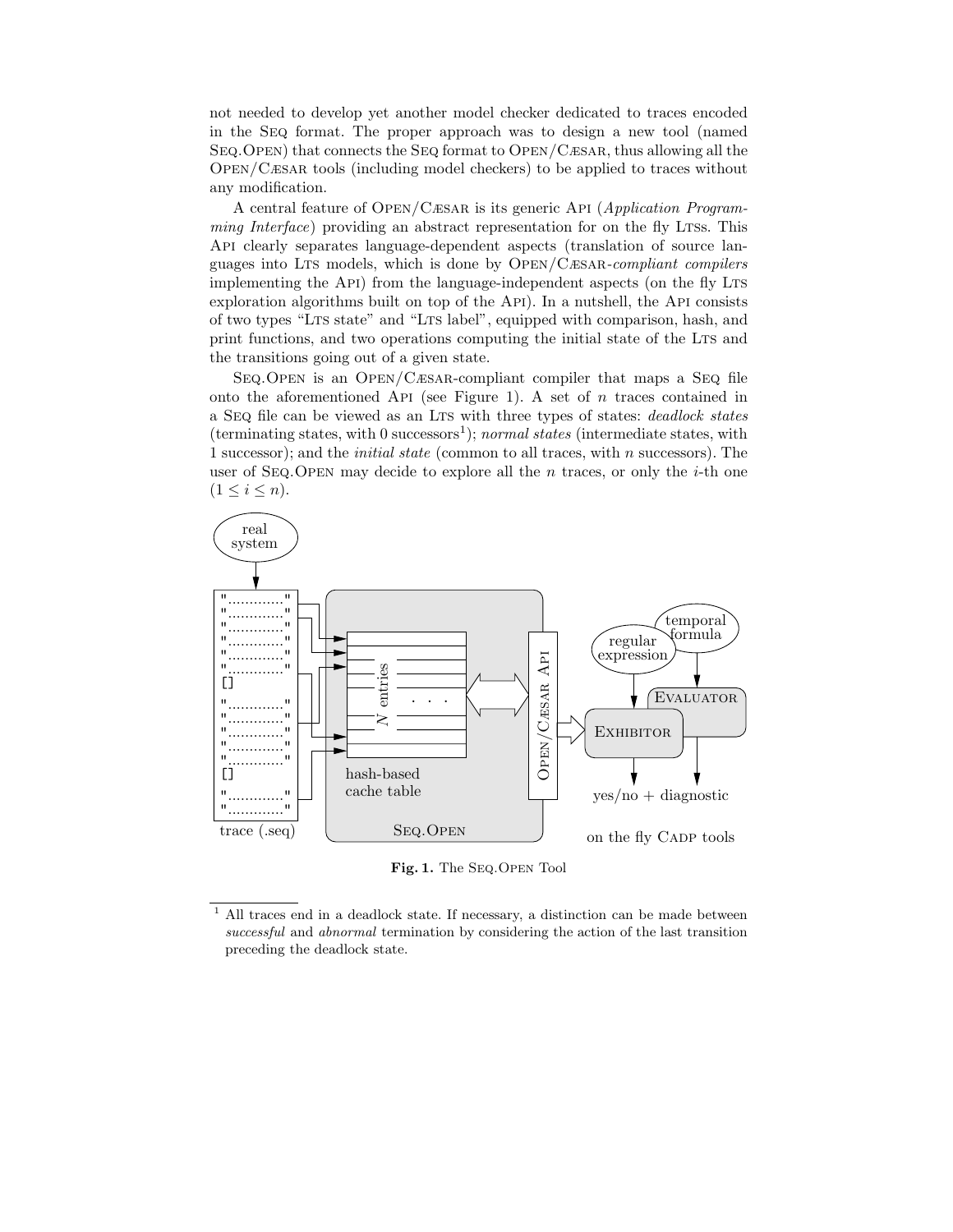An Lts label is implemented by SEQ. OPEN as an offset in the SEQ file (the offset returned by the Posix function ftell() for the double quote opening the label character string). This representation is not canonical: The same label occurring at different places in the file is represented by different offsets.

States also are implemented as offsets. Each deadlock state is represented by the special offset  $-1$ . Each normal state s is represented by the offset of the label of the transition going out of s. The initial state is represented by the offset of the first label of the first trace to be considered. Contrary to labels, the state representation is canonical (up to graph isomorphism).

A transition  $(s_1, a, s_2)$  of the LTs is encoded by a couple  $(o_1, o_2)$ , where  $o_1$  is the offset of state  $s_1$  (equal to the offset of label a) and  $o_2$  is the offset of state  $s_2$ . The transition relation is implemented as follows. Deadlock states have no successors. For a normal state s with offset  $o_1$ , the offset  $o_2$  of its successor is computed by positioning the file cursor at  $o_1$  using the fseek() function, reading the character string of the transition label going out of  $s$  (possibly skipping comments), then taking for  $o_2$  the offset returned by the ftell() function. For the initial state, the successors are computed only once at initialization. This is done using a preliminary scan of the SEQ file, unless the user wants to consider the first trace only (a frequent situation for which no preliminary scan is needed).

To reduce the time overhead induced by calls to fseek(), i.e., back and forth skips inside the Seq file, we introduced a hash-based cache table similar to those used in BDD implementations. This table has a prime number  $N$  of entries, which is chosen by the user and remains constant regardless of the number of visited states/transitions. The table speeds up both  $(1)$  for a label a known by its offset, the computation of the character string of  $a$ , and  $(2)$  for a normal state  $s_1$  known by its offset, the computation of the outgoing transition  $(s_1, a, s_2)$ . Precisely, for a label (resp. normal state) with offset  $o_1$ , the table entry of index  $o_1$  mod N may contain the character string of label  $o_1$  (resp. the character string of the transition label going out of state  $o_1$ , and the successor state offset  $o_2$ ); ifthis entry is already occupied by another label (resp. state), its contents will be erased and replaced with information corresponding to the label (resp. state) with offset  $o_1$  (this information will be computed using fseek() and ftell() as explained above).

The other operations of the OPEN/CÆSAR API are performed as follows. Comparison of states is simply an equality test of their offsets (since state offsets are canonical). Comparison oflabels is done by comparing their character strings (since label offsets are not canonical), a comparison that is sped up when labels are already present in the cache.

### **4 Verification of Trace Properties**

CADP provides two different tools for checking general properties over traces on the  $fly^2$ .

 $2$  For very specific, application-dependent properties, additional tools could be developed using the Open/Cæsar environment.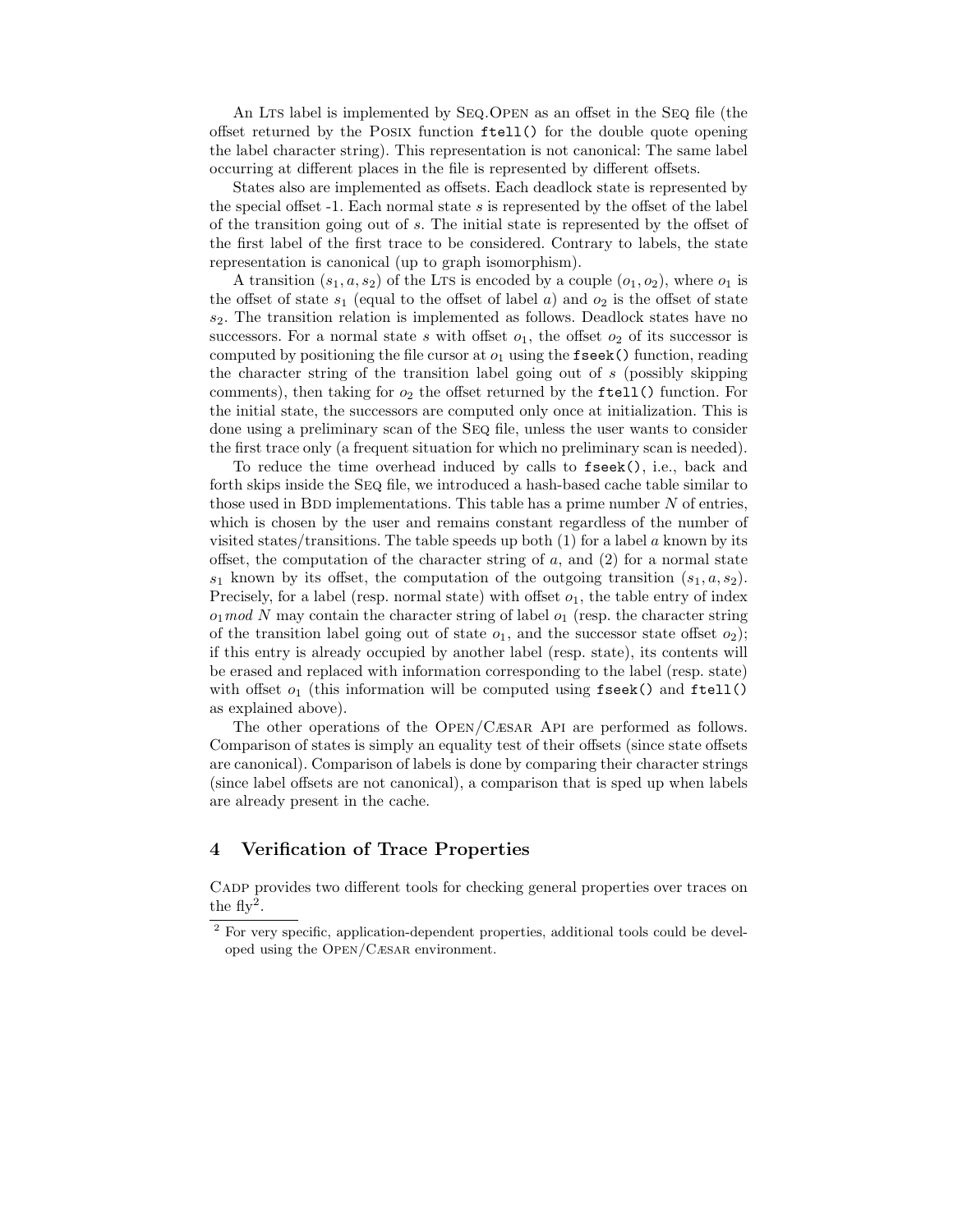EXHIBITOR allows to check linear-time properties expressed as regular expressions over traces. Individual actions in a trace are characterized by boolean formulas consisting of action predicates (plain character strings or Unix-like regular expressions matching several character strings) combined using boolean connectors such as negation ("~"), disjunction ("|"), and conjunction ("&"). Regular expressions over traces consist of these boolean formulas combined using regular operators such as concatenation (newline character " $\mathcal{N}$ "), choice ("[]"), and iteration ("\*" and "+"). A special "<deadlock>" operator characterizes deadlock states. Additional operators inspired from linear temporal logic are provided as shorthand notations: " $\text{curli} > P$ " is equivalent to " $(P)$ \*" and "
"
subset Value P <until Q" is equivalent to " $(P \& \sim Q)$  \n  $Q$ ".

EVALUATOR [13] allows to check branching-time properties expressed in alternation-free  $\mu$ -calculus [7], a specification formalism for which efficient model checking algorithms exist [5] with a linear (time and space) complexity  $O(|\varphi| \cdot (|S| + |T|))$ , where  $|\varphi|$  is the number of operators in the formula  $\varphi$ to be checked, and where  $|S|$  and  $|T|$  are the respective numbers of states and transitions in the Lts under verification. It was shown recently that on acyclic LTSS (which contain traces as a particular case), the alternation-free  $\mu$ -calculus has the same expressive power as the full  $\mu$ -calculus [11]. This result allows, in the case of acyclic LTSs, to benefit from the expressiveness of the full  $\mu$ -calculus (which subsumes most temporal logics, including CTL and PDL [7], as well as LTL and CTL<sup>∗</sup> [6]) still keeping model checking algorithms with a linear (rather than exponential) complexity. Furthermore, space complexity can be reduced down to  $O(|\varphi| \cdot |S|)$  (still maintaining a linear complexity in time) by using specialized algorithms for checking alternation-free  $\mu$ -calculus formulas on acyclic  $L$ TSS [11, 12].

Both EXHIBITOR and EVALUATOR provide diagnostic generation features, allowing to exhibit the prefix of the trace illustrating the truth value of a property.

#### **5 Conclusion**

We presented a working solution for model checking large event traces. Based upon the generic Open/Cæsar [8] framework, this solution relies on a new software tool, Seq.Open, which enables fast, cache-based handling of large traces stored in computer files. Combined with already existing components of the CADP tool set (such as EXHIBITOR and EVALUATOR), SEQ. OPEN allows to verify trace properties efficiently.

Due to the extreme simplicity of Seq.Open's line-based trace format, our solution is not "intrusive", in the sense that it is easily applicable to most existing systems without heavy reengineering.

In the setting of hardware systems, our solution was chosen by BULL for validating the traces produced by the VERILOG simulation of the cache coherency protocol used in Bull's Novascale multiprocessor servers. This validation task, previously done by human reviewers, is now fully automated with good performances (7.4 million model checking jobs in 23 hours using a standard 700 MHz Pentium PC).